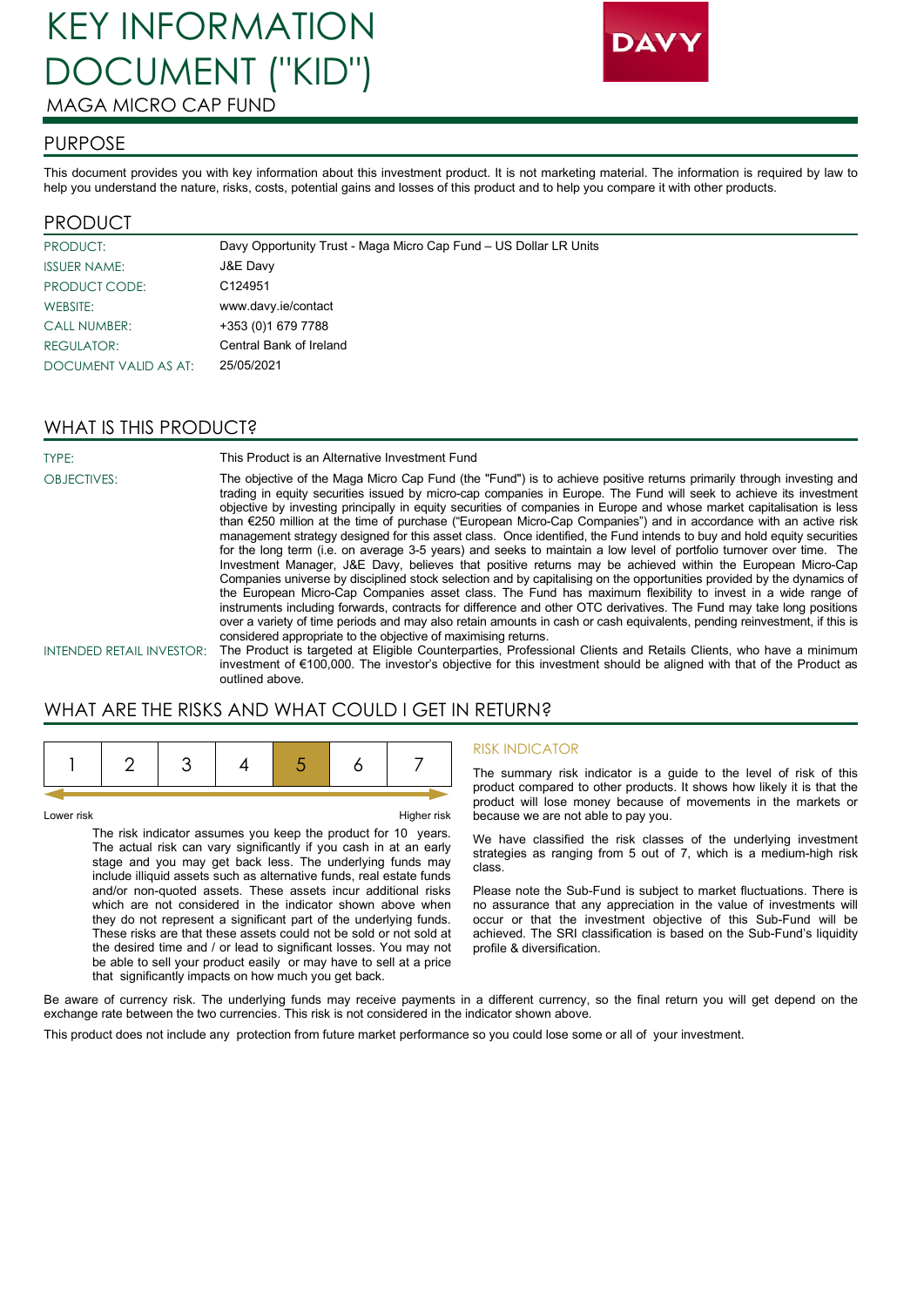#### PERFORMANCE SCENARIOS

Market developments in the future cannot be accurately predicted. The scenarios shown are only an indication of some of the possible outcomes based on recent returns. Actual returns could be lower.

| <b>INVESTMENT 10000 USD</b> |  |
|-----------------------------|--|
|-----------------------------|--|

| <b>SURVIVAL SCENARIOS</b>  |                                     | YEAR          | 5 YEARS       | 10 YEARS<br><i><b>(RECOMMENDED)</b></i><br><b>HOLDING PERIOD)</b> |
|----------------------------|-------------------------------------|---------------|---------------|-------------------------------------------------------------------|
| STRESS SCENARIO            | What might you get back after costs | 560.4 USD     | 4 075.38 USD  | 2 688.66 USD                                                      |
|                            | Average return each year            | $-94.4%$      | $-16.43%$     | $-12.31%$                                                         |
| UNFAVOURABLE SCENARIO      | What might you get back after costs | 8 699.95 USD  | 10468.24 USD  | 15 587.46 USD                                                     |
|                            | Average return each year            | $-13%$        | 0.92%         | 4.54%                                                             |
| <b>MODERATE SCENARIO</b>   | What might you get back after costs | 11 679.57 USD | 19496.89 USD  | 36 994.62 USD                                                     |
|                            | Average return each year            | 16.8%         | 14.29%        | 13.98%                                                            |
| <b>FAVOURABLE SCENARIO</b> | What might you get back after costs | 14 342.06 USD | 33 214 81 USD | 80 311.23 USD                                                     |
|                            | Average return each year            | 43.42%        | 27.14%        | 23.16%                                                            |

This table shows the money you could get back over the recommended holding period, under different scenarios, assuming that you invest 10000 USD.

The scenarios shown illustrate how your investment could perform. You can compare them with the scenarios of other products.

The scenarios presented are an estimate of future performance based on evidence from the past, and are not an exact indicator. What you get will vary depending on how the market performs and how long you keep the investment.

### WHAT HAPPENS IF J&E DAVY IS UNABLE TO PAY OUT?

You may face a financial loss should the Manufacturer or depositary, Northern Trust Fiduciary Services (Ireland) Limited, default on their obligations.. There is a compensation fund available for investors under the Investor Compensation Act, 1998 (the "Act") where the criteria for payment of compensation under the Act have been fulfilled. Further details are available from the Manufacturer.

## WHAT ARE THE COSTS?

#### COSTS OVER TIME

The Reduction in Yield (RIY) shows what impact the total costs you pay will have on the investment return you might get. The total costs take into account one-off, ongoing and incidental costs.

The amounts shown here are the cumulative costs of the product itself, for three different holding periods. They include potential early exit penalties. The figures assume you invest 10,000 USD. The figures are estimates and may change in the future.

The person selling you or advising you about this product may charge you other costs. If so, this person will provide you with information about these costs, and show you the impact that all costs will have on your investment over time.

| INVESTMENT 10000 USD            |            |              | IF YOU CASH IN AFTER 1 YEAR IF YOU CASH IN AFTER 5 YEARS IF YOU CASH IN AFTER 10 YEARS |
|---------------------------------|------------|--------------|----------------------------------------------------------------------------------------|
| Total costs                     | 175.91 USD | 1 513.12 USD | 5 965.02 USD                                                                           |
| Impact on return (RIY) per year | 1.76 %     | 1.72 %       | 1.72 %                                                                                 |

#### COMPOSITION OF COSTS

The table below shows:

The impact each year of the different types of costs on the investment return you might get at the end of the recommended holding period.

\* What the different cost categories mean.